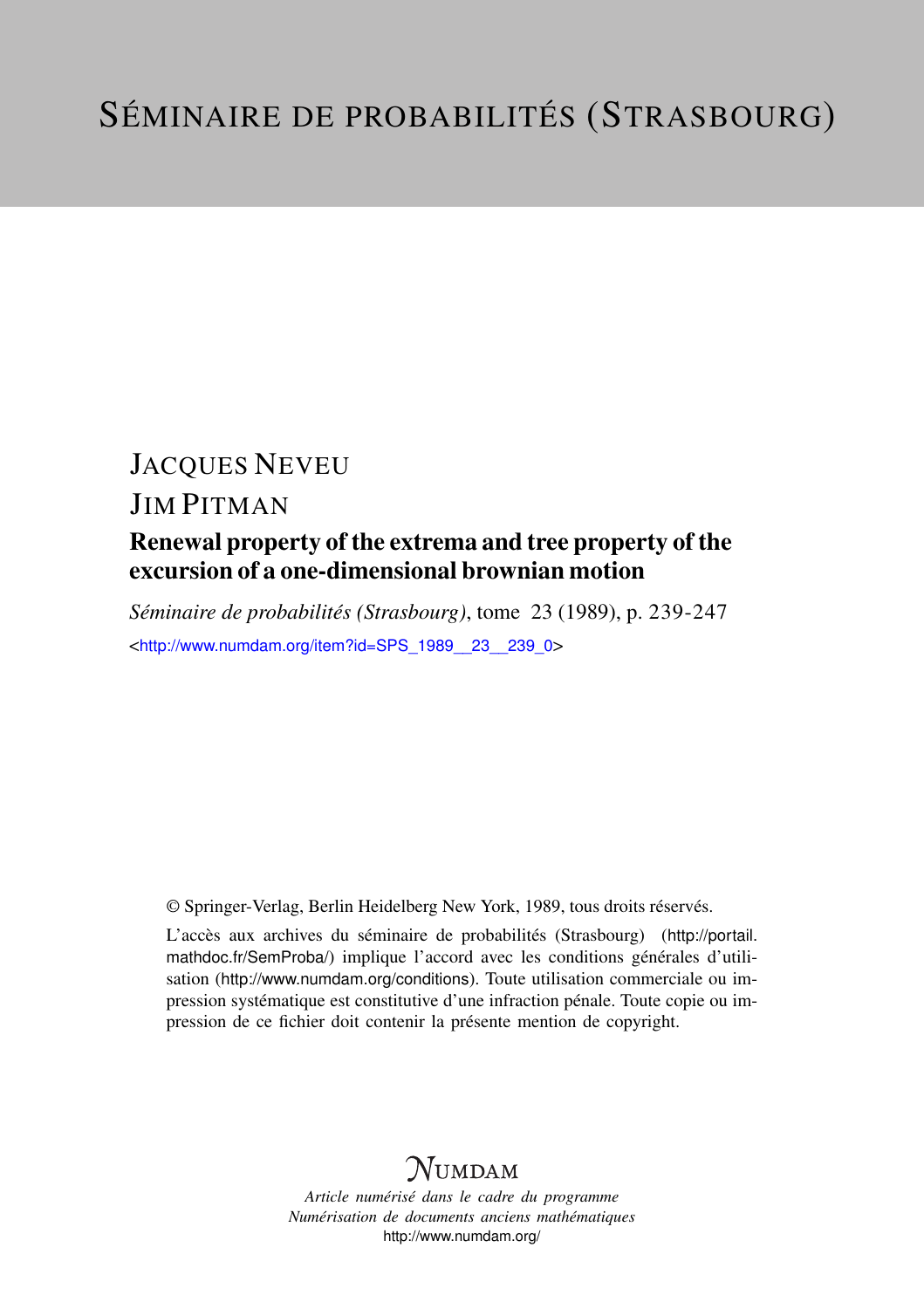## RENEWAL PROPERTY OF THE EXTREMA AND TREE PROPERTY OF THE EXCURSION OF A ONE-DIMENSIONAL BROWNIAN MOTION

| J. NEVEU                    | J. PITMAN                  |
|-----------------------------|----------------------------|
| Laboratoire de Probabilités | Department of Statistics   |
| Université P. et M. Curie   | University of California   |
| Tour 56 - 3ème Etage        | Berkeley, California 94720 |
| 75252 PARIS CEDEX 05        | United States              |

### Introduction.

To circumvent the abundance of extrema and excursions of the one dimensional Brownian motion, the following definitions will be seen to be natural.

Let  $\Omega$  be the space of continuous functions  $\omega : \mathbb{R} \to \mathbb{R}$  which vanish at the origin, equipped with Wiener measure W, the flow  $(\theta_{\cdot}, t \in \mathbb{R})$  of translations  $[\theta_{\mu} \omega = \omega(t+) - \omega(t)]$  and the time reversal  $\rho [\rho \omega(\cdot) = \omega(-\cdot)].$  Denoting by  $B_t$  ( $t \in \mathbb{R}$ ) the coordinates of  $\Omega$ , for any real  $h > 0$  we shall say that a trajectory  $\omega$  of the Brownian motion  $B = (B_t, t \in \mathbb{R})$  admits an h-minimum at the origin if

$$
\mathsf{B}_{\mathsf{t}}(\omega) \geq 0 \qquad \text{for} \quad \mathsf{t} \in [-\mathsf{T}_{\mathsf{h}}(\rho \omega), \mathsf{T}_{\mathsf{h}}(\omega)]
$$

where  $T_h(\omega) = \inf\{t : t > 0, B_t(\omega) > h\}.$  Similarly B will be said to admit an h-mininum (resp. h-maximum) at u (u  $\in \mathbb{R}$ ) if B o  $\theta_{\text{H}}$  (resp. -B o  $\theta_{\text{H}}$ ) admits an h-minimum at 0.

Let  $\Omega$  be the space of excursions, i.e. of real continuous functions ω defined on an interval  $[0, ζ(ω<sub>o</sub>)]$  (0 <  $ζ(ω<sub>o</sub>)$  < ω) which are strictly positive except at the extremities 0,  $\zeta(\omega_0)$  where they vanish; let  $\Pi$  be the Itô measure of Brownian excursions on  $\Omega_0$ . We shall denote by  $\mu(\omega_0)$  the height or maximum of an excursion and for any  $h > 0$ , those excursions  $\omega_{\alpha}$ with heights  $\mu(\omega_n) \ge h$  will be called h-excursions. An excursion or h-excursion above  $x (x \in \mathbb{R})$  is simply an excursion or h-excursion transposed at level x. Similar notions have already been introduced by Th. Brox [B] and by Tanaka [T] under the name respectively of depressions and valleys.

The two main results of this paper concern the laws of the point process of h-extrema (paragraph 1) and of the tree of h-excursions (paragraph 2). It should be noted that markovian methods play a relatively small role in the presentation of this paper in contrast with the alternative approach offered in the companion paper [NP ] [the figures of that paper may also be helpful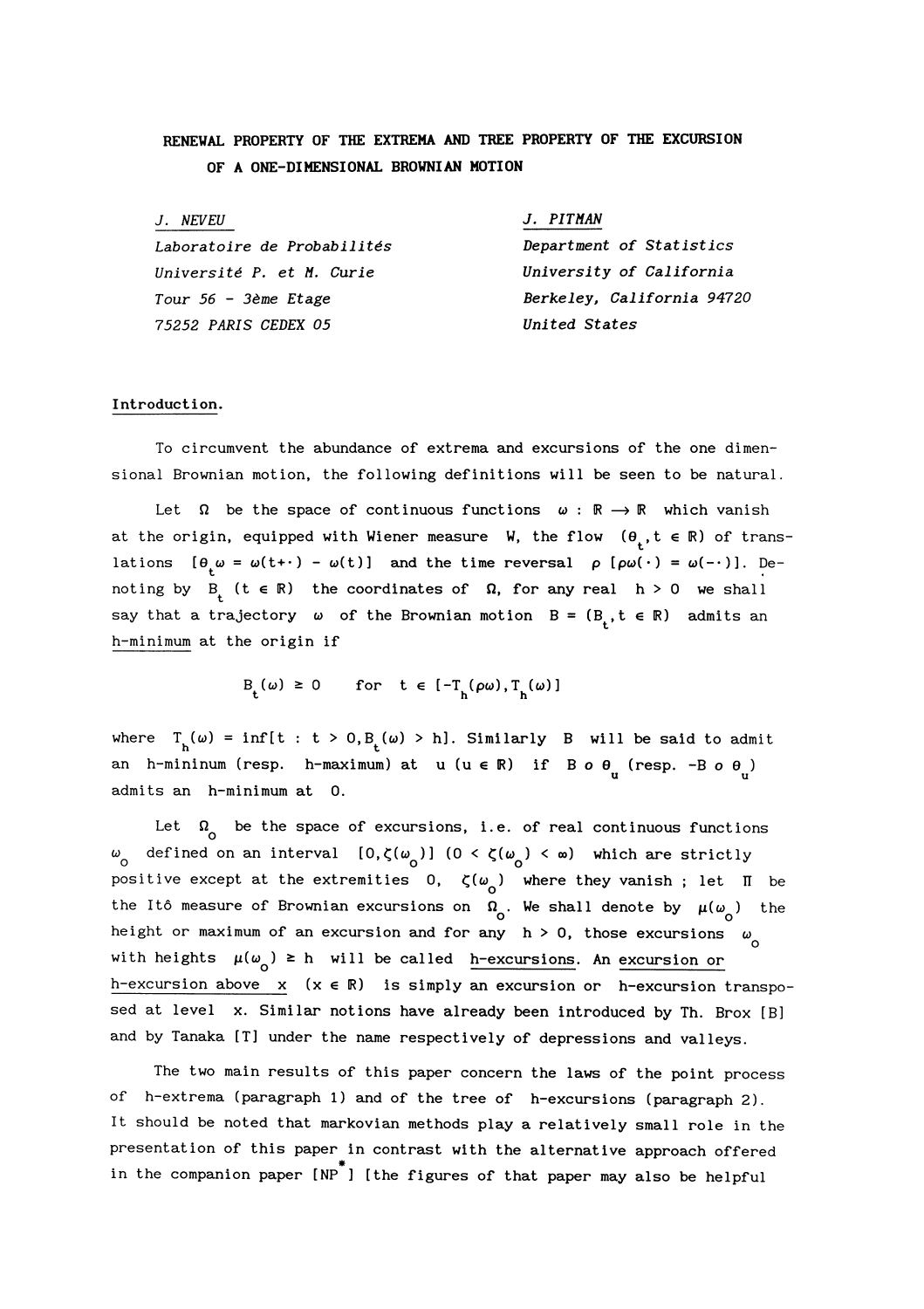to the reader of the present text].

## 1. The point process of h-extrema.

Let  $B_{t}^{*} = max(B_{\alpha} ; 0 \leq s \leq t)$  (t  $\in R_{+}$ ) be the maximal function of the Brownian motion  $(B_t, t \in \mathbb{R}_+)$  and for a presently fixed  $h > 0$ , let

$$
\tau := \min(t ; t \in \mathbb{R}_+, B_t^* = B_t + h) \text{ and } \beta := B_t^*
$$

Then

$$
\sigma := \max(s ; s \leq \tau , B = \beta)
$$

is a.s. the unique time  $s \in [0, \tau]$  such that  $B = \beta$  and the following results hold.

**Lemma** : The two trajectories  $(B_t, 0 \le t \le \sigma)$  and  $(\beta - B_{\sigma+1}, 0 \le t \le \tau-\sigma)$  are independent; hence  $(\beta, \sigma)$  and  $\tau$ - $\sigma$  are independent. Furthermore  $\beta$  is exponentionally distributed on  $\mathbb{R}_+$  with mean h, the conditional law of  $\sigma$ with respect to  $\beta$  is such that

$$
E[\exp(-\lambda \sigma)/\beta = x] = \exp[-(x/h) \varphi(\lambda h^2)] \qquad (\lambda \in \mathbb{R}_+)
$$

whereas

$$
E(\exp[-\lambda(\tau-\sigma)]) = \psi(\lambda h^2) \qquad (\lambda \in \mathbb{R}_+)
$$

provided  $\varphi$  and  $\psi$  are defined on  $\mathbb{R}$  by

$$
\varphi(\lambda^2/2) = \lambda \coth(\lambda) - 1
$$
,  $\psi(\lambda^2/2) = \frac{\lambda}{\sinh(\lambda)}$ 

Hence

$$
E(\sigma) = 2h^2/3
$$
,  $E(\tau-\sigma) = h^2/3$  and  $E(\tau) = h^2$ .

Proof : Considering the passage times  $T_a$  (a > 0) of Brownian motion  $(B_t; t \in \mathbb{R})$ , leads as is well known, to the representation of this Brownian motion in terms of a Poisson point process  $v$  on  $\mathbb{R}_+ \times \Omega$  with intensity da d $\Pi(\omega)$ , by the formula

$$
B_t = a - \omega(t-S) \quad \text{for} \quad t \in [S, S + \zeta(\omega)]
$$

for each random couple  $(a, \omega)$  belonging to v, provided

$$
S = \iint 1_{\{a' < a\}} \zeta(\omega') \nu(da'd\omega')
$$

(moreover  $T_a = S + \xi(\omega)$ ,  $T_{a^-} = S$ ).

Then let  $v^*$  be the subprocess of v consisting of the  $(a,\omega)$  of v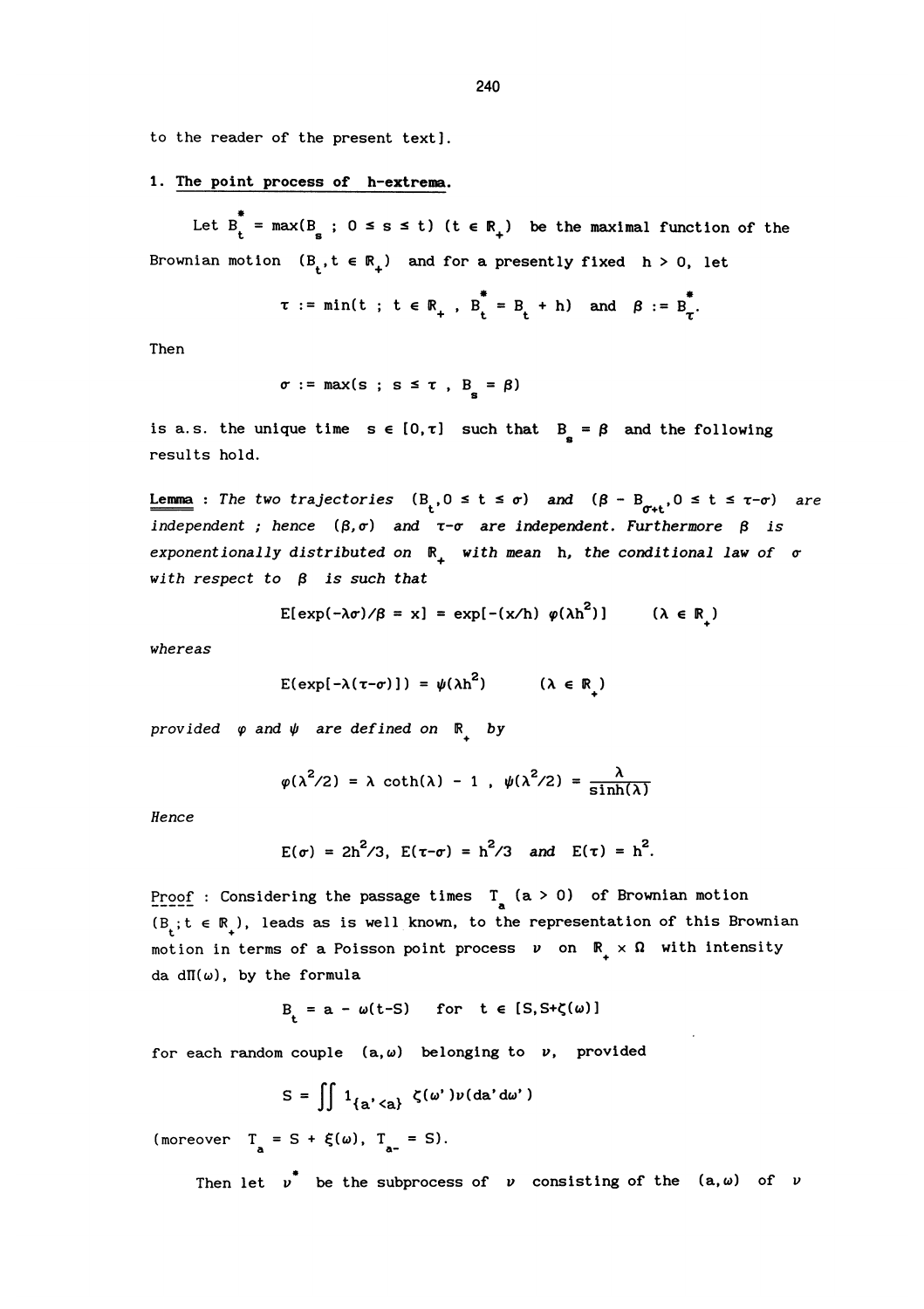for which  $\mu(\omega) \ge h$ . Since  $\Pi(\mu \ge h) = 1/h < \infty$ , the  $\nu^*$ 241<br>  $\mu(\omega) \ge h$ . Since  $\Pi(\mu \ge h) = 1/h < \infty$ , the  $\nu^*$  proce<br>  $*, \omega^*$ , with lowest a<sup>\*</sup>; this a<sup>\*</sup> is exponentially di h. Since  $\Pi(\mu \ge h) = 1/h < \infty$ , the  $\nu$  process has a.s. a point  $(a^*, \omega^*)$  with lowest  $a^*$ ; this  $a^*$  is exponentially distributed with mean  $1/h$  and independent of  $\omega^*$  which follows the law  $\Pi(\cdot/\mu \ge h)$  on  $\Omega$ . 1/h and independent of  $\omega^*$  which follows the law  $\Pi(\cdot/\mu \ge h)$  on  $\Omega$ . Furthermore  $v$  -  $v^{*}$  (which is a Poisson process with intensity da  $1_{(\mu(\omega) < h)}$  $\Pi(d\omega)$  on  $\mathbb{R} \times \Omega$ ) is independent of  $v^*$ , hence of  $(\sigma^*, \omega)$ .

Now, referring to the previous definitions, on the one hand  $\ \beta = {\tt a}^*$ ,

$$
\sigma = \iint 1_{(a' < a^*)} \zeta(\omega') \nu(da'd\omega')
$$
\n
$$
= \left[ \iint 1_{(a' < a)} \zeta(\omega') \left( \nu - \nu^*)(da'd\omega' \right) \right]_{a=a^*}
$$

and by the Poisson representation of B the trajectory  $(B, 0 \le t \le \sigma)$ depends only on  $v-N^*$  and  $a^*$ . On the other hand the trajectory  $(\beta - B_{\alpha,t}, 0 \le t \le \tau - \sigma)$  coincides with the trajectory  $\omega^*$  killed at the first time it reaches h (remember that  $\mu(\omega^*) \ge h$ ). The independence property of the lemma is thus proved ; the other statements are standard results.  $\square$ 

Since  $\tau$  is a stopping time for  $(B_t, t \in \mathbb{R})$ , the translated motion ((B o  $\theta_{\tau}$ ),  $t \in \mathbb{R}$ ) is a new Brownian motion independent of  $(B_0, 0 \le t \le \tau)$ on which we still iterate the previous construction after a change of sign. This will directly lead us to the following result.

Proposition : The times of h-extrema of a Brownian motion  $(B_t, t \in \mathbb{R})$ build a stationary renewal process; denote them by  $S_n(n \in \mathbb{Z})$  so that ...  $S_{-1} < S_0 \le 0 < S_1 < S_2 < \dots$ 

More generally the trajectories between h-extrema

$$
(B_{\underset{n}{S_{n}+t}} - B_{\underset{n}{S_{n}}}, \ 0 \leq t \leq S_{n-1} - S_{n})
$$

are independent and for  $n \neq 0$ , equidistributed (up to changes of sign). In particular the variables

$$
\begin{vmatrix} B_{S} & -B_{S} & | & -h & \text{in} \ \mathbb{E}_{n+1} & \mathbb{E}_{n} & \text{in} \end{vmatrix}
$$

are independent and exponentially distributed with mean h whereas the variables  $S_{n+1} - S_{n}$  ( $n \ge 1$ ) are independent, equidistributed, with Laplace transform  $1/\cosh(h\sqrt{2}\lambda)$ , and mean  $h^2$ .

Proof : Let  $\tau_0 = \tau$ ,  $\beta_0 = \beta$ ,  $\sigma_0 = \sigma$  and define recursively the  $\tau_n, \beta_n, \sigma_n(n \ge 1)$ so that  $(\tau_{n+1} - \tau_n, \beta_{n+1}, \sigma_{n+1} - \tau_n)$  is the  $(\tau, \beta, \sigma)$ -triplet associated to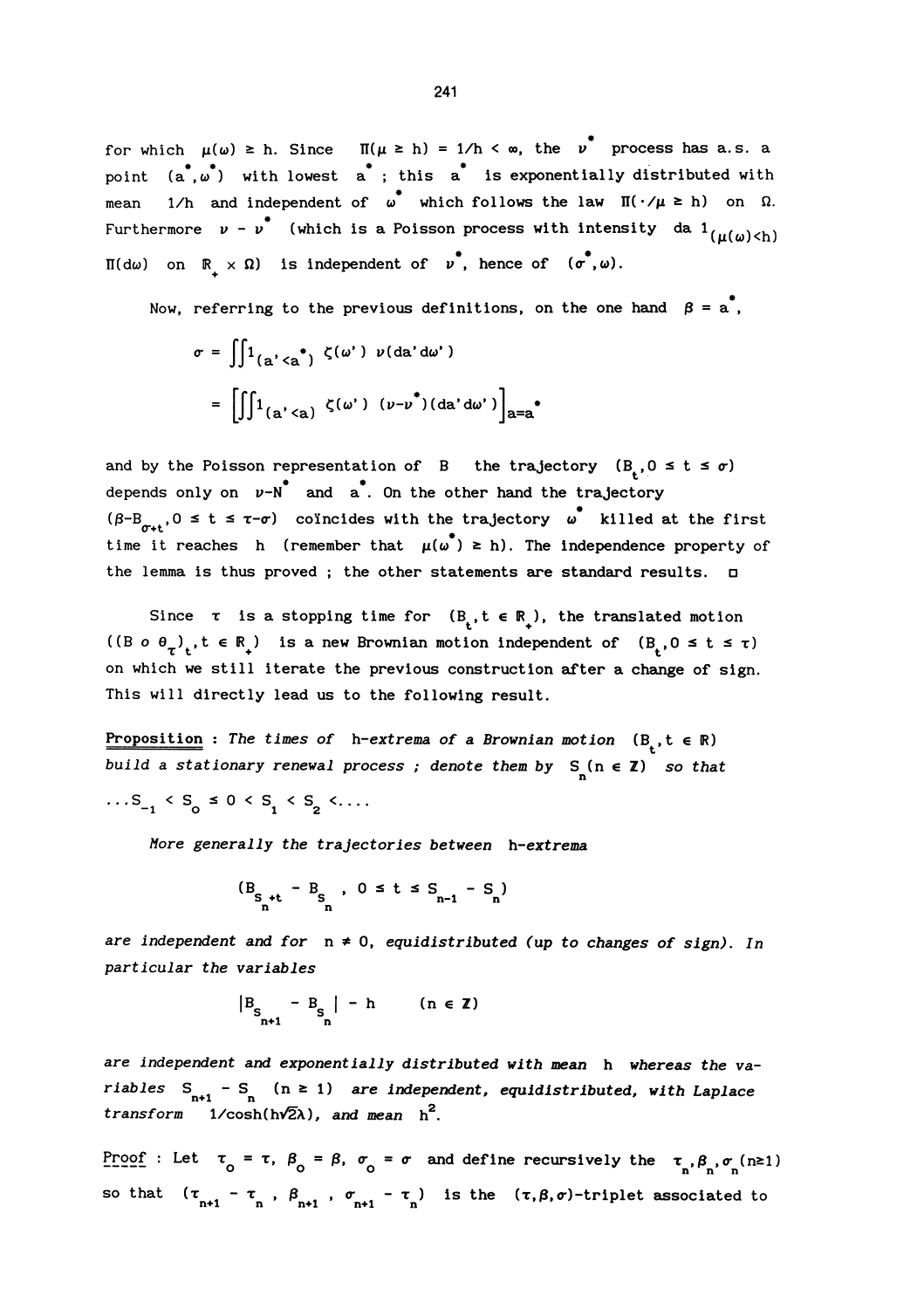the Brownian motion  $((-1)^{n-1} (B_{\tau_{n}+t} - B_{\tau_{n} \atop n}), t \in \mathbb{R} )$ . Then for each  $n \geq 1$ ,  $\sigma$  is the time of the first h-extremum, in fact an h-maximum if n is even and an h-minimum if n is odd, after time  $\sigma_{n-1}$  (notice also that  $\sigma_{\alpha}$  is not necessarily the time of an h-maximum since our definitions only imply that  $B_t < B_{\sigma}$  on  $[0, \sigma_0]$ ; hence if  $B_{\sigma} < h$ , the behaviour of the Brownian motion to the left of  $0$  will determine whether  $\sigma$  is or is not the time of an h-maximum).

The preceding lemma shows that the positive trajectories

$$
((-1)^{n-1} (B_{\sigma_{n}+t} - B_{\sigma_{n} \atop n}) , 0 \leq t \leq \sigma_{n+1} - \sigma_{n})
$$

for  $n \leq 1$  are independent and equidistributed. (Each of these trajectories is obtained by gluing together a trajectory of type  $(\beta - \beta_{\sigma^{*+}}, 0 \leq t \leq \tau-\sigma)$ and a trajectory of type  $(B_1, 0 \le t \le \sigma)$  to its right). To obtain the result of the proposition is now easy although in general  $S_n$  is not equal to  $\sigma_n$  $(n \geq 1)$  because of a difference in labelling. Indeed translate the origin to -s and the  $\sigma$  (n  $\ge$  0) accordingly; then conditionally on  $\{\sigma \le 0\}$ , an event of limiting probability 1 when s tends to  $+\infty$ ,  $S_n = \sigma_{\nu+n-1}$  for all  $n \ge 1$ if v denotes the first  $n \ge 1$  for which  $\sigma_n > 0$  so that the independence and equidistribution of the trajectories

$$
(-1)^{\nu+n} \Big[ B_{\sigma_{\nu+n-1}+t} - B_{\sigma_{\nu+n-1}+t} - \mathfrak{B}_{\nu+n-1} \Big]
$$

imply similar properties for the

$$
\left[\mathbf{B}_{\mathbf{S}_{n}+\mathbf{t}}-\mathbf{B}_{\mathbf{S}_{n}},0\leq\mathbf{t}\leq\mathbf{S}_{n}-\mathbf{S}_{n-1}\right](n\geq 1).\quad\Box
$$

It follows from the proposition that a.s. the levels of all h-extrema are different.

Let us recall that by definition the Palm measure of any stationary point process on R defined on  $(\Omega, W, (\theta_1, t \in \mathbb{R}))$  is the unique positive measure W on  $\Omega$  such that on  $\Omega \times \mathbb{R}$ :  $W(d\omega) \lambda(dt) = \Theta[W(d\omega) N(\omega,dt]$  for the involution  $\Theta(\omega,t) = (\theta_{t}\omega,-t)$  [ $\lambda$  : Lebesgue measure on R]. The Palm probability  $\hat{w}^h(\text{d}\omega)/\hat{w}^h(\Omega)$  of the h-extrema process, i.e. "We conditioned by the null event : 0 is an h-extremum", is immediately deduced from the preceding proposition. Let us however first introduce a positive measure on  $\Omega$ , to be denoted by  $\text{IIw}$  and already considered by B. Maisonneuve [M] :  $\text{IIIw}$  on  $\Omega$  is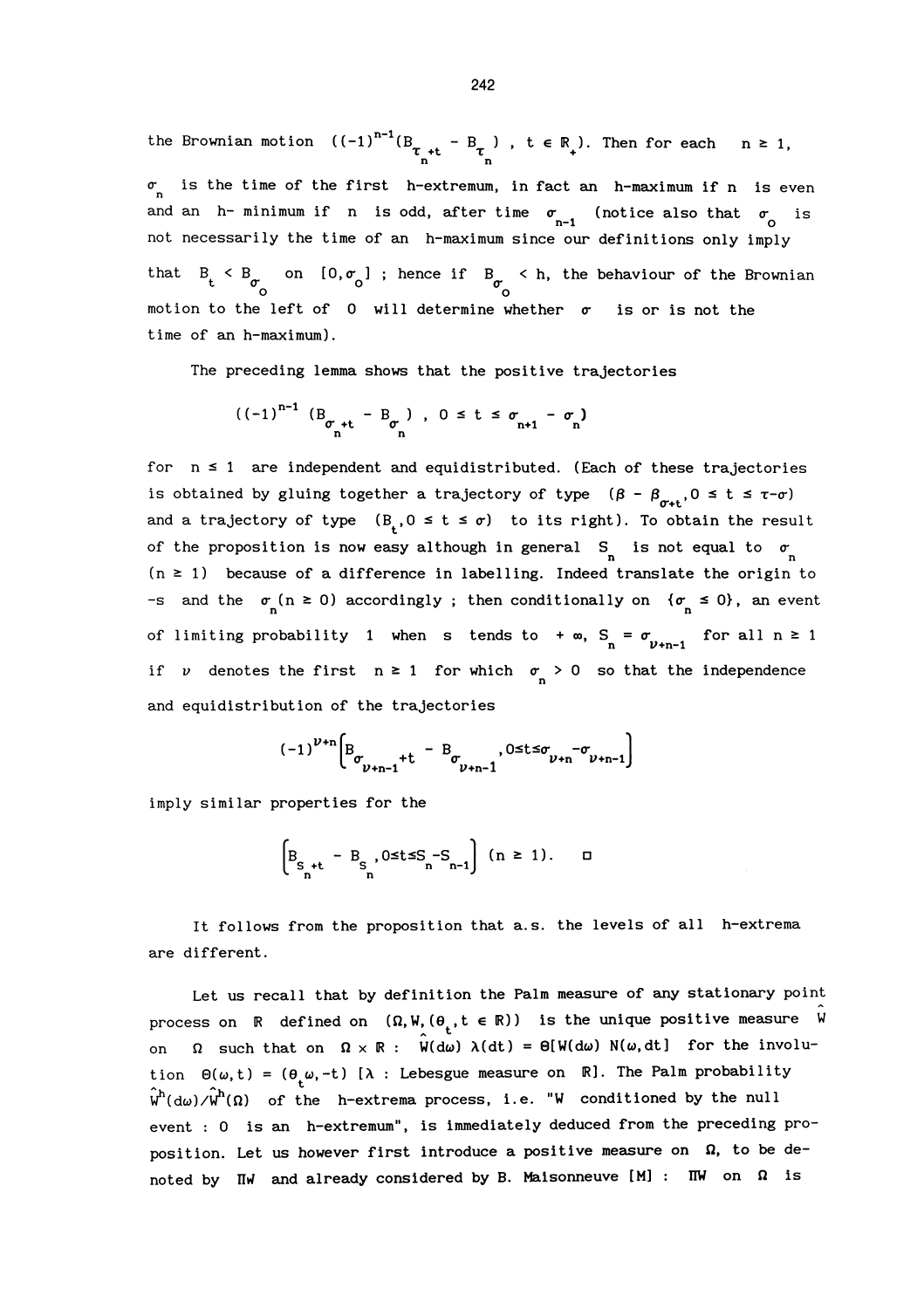the image of  $\pi \times \pi \times W$  on  $\Omega_{\text{o}} \times \Omega_{\text{o}} \times \Omega$  by the mapping  $(\omega_{\text{o}}, \omega_{\text{o}}', \omega) \longrightarrow \omega$ given by

$$
\begin{aligned}\n&\times \Pi \times W \text{ on } \Omega_0 \times \Omega_0 \times \Omega \text{ by the mapping } (\omega_0, \omega_0', \omega) \longrightarrow \tilde{\omega} \\
&\tilde{\omega}(t) = \begin{cases}\n\omega_0(t) & \text{if } 0 \le t \le \zeta(\omega_0), \omega(t-\zeta(\omega_0)) & \text{if } \zeta(\omega_0) \le t, \\
\omega_0'(-t) & \text{if } -\zeta(\omega_0') \le t \le 0, \omega(t+\zeta'(\omega_0)) & \text{if } t \le -\zeta'(\omega_0).\n\end{cases}\n\end{aligned}
$$

Corollary : The Palm measure  $\hat{w}^h$  of the h-extrema of Brownian motion  $\overline{(B_t, t \in \mathbb{R}_)}$  has total mass  $1/h^2$  and with equal mass  $(1/2h^2)$  0 is an h-minimum or a h-maximum for  $\hat{w}^h$ 

$$
1_{\{0 \text{ is an } h-minimum\}} \cdot \hat{w}^h = \frac{1}{2} 1_{\{T_h < T_0, T_h \circ \rho\}} \cdot \text{IW}.
$$

Proof : The total mass  $\hat{w}^h(\Omega)$  is given by the reciprocal 1/h<sup>2</sup> of the mean distance between the successive h-extrema after 0, as for any renewal process ; since minima and maxima alternate, the first statement is then clear.

 $\hat{\mathsf{w}}^{\mathsf{h}}(\,\cdot\,/\!\!\mathrm{O}$  : h minima), the trajectory  $\,\omega\,$  is a bilateral succession of indepen-By the properties of renewal processes, with respect to the probability dent subtrajectories of the two types described in the first lemma and its proof. By the way these subtrajectories have been obtained for Brownian motion, it follows that for  $\hat{w}^{h}(\cdot/0 : h \text{ min})$ ,  $(\omega(t), t \ge 0)$  and  $(\omega(-t), t \ge 0)$ are independent and both build out of an excursion higher than h followed by a current trajectory of the Brownian motion.  $\Box$ 

When h 0, the Palm measures  $\hat{w}^h$  increase to a limit (since the point processes of h-extrema increase), the Palm measure of all extrema, which is equal to  $\frac{1}{2}$  [IW + (IW)'] where (IW)' is the image of IW by  $\omega(\cdot) \rightarrow -\omega(\cdot)$ .

#### 2. The tree of h-excursions.

Let us call "standard binary tree" the random binary tree whose branches 1°) independently either split into two branches or die, each event with probability 1/2, 2°) have independent and exponentially distributed lengths of mean  $\alpha$  ( $\alpha$  > 0). The numbers N of branches of this tree at the various levels  $x (x \in \mathbb{R})$  form a critical Galton-Watson process with continuous parameter and the generating functions  $f_x(u) = E(u^x)$  are then explicitly given by

$$
(*)
$$
 1/[1-f<sub>x</sub>(u)] = 1/(1-u) + x/2α (x ∈ ℝ<sub>+</sub> ; 0 ≤ u ≤ 1).

Conversely the standard binary tree is the unique random binary tree such that for each  $x > 0 : 1^{\circ}$ ) N<sub>u</sub> is distributed according to the geometrical law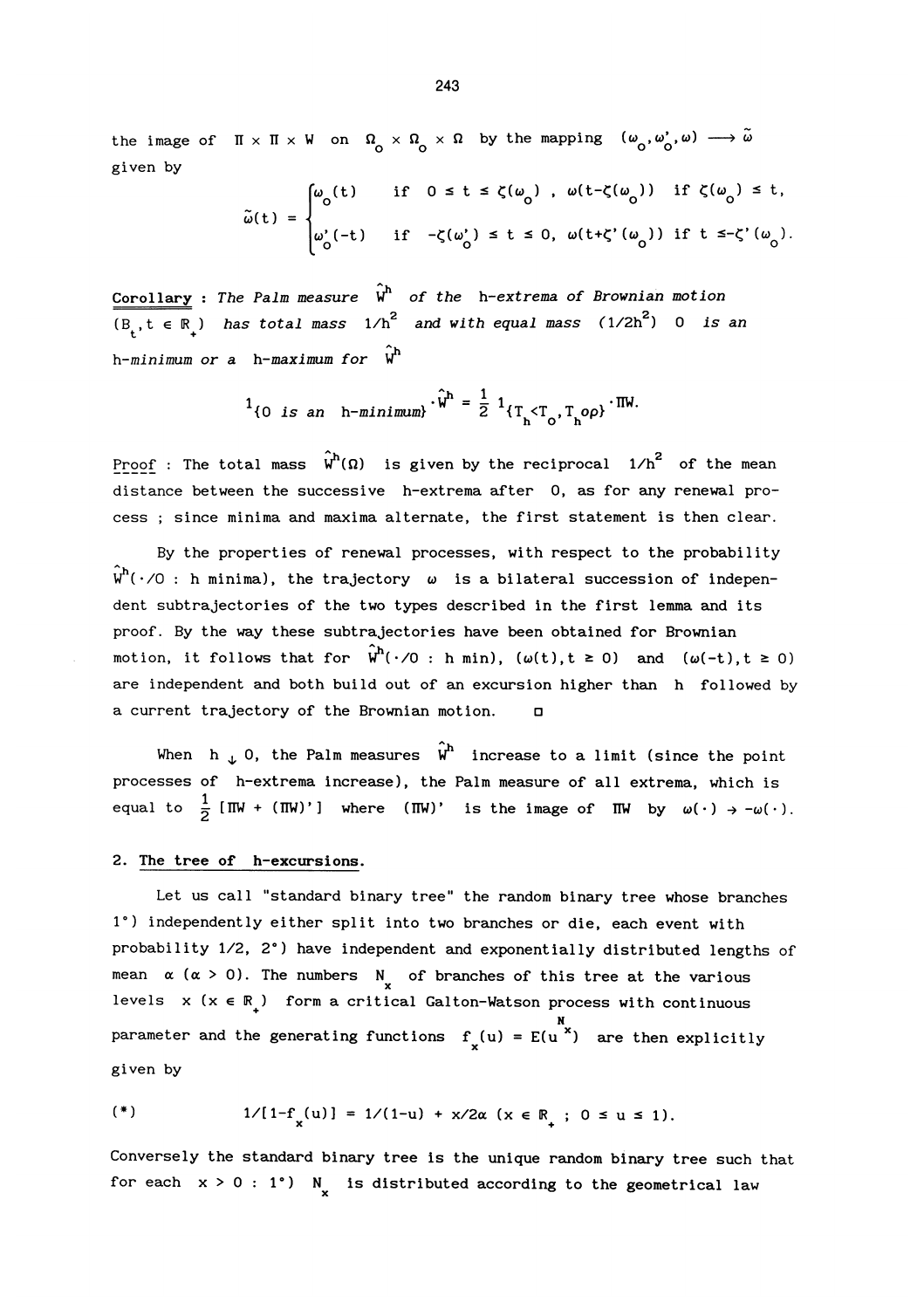with generating function  $f_{x}$  given by preceding formula 2°) conditionally on  $N_{u}$  = n, the n sub-tree above x of the considered tree are independent and distributed as the original tree, for every n.

Fix  $h > 0$ . Consider a Brownian excursion higher than h, i.e. an excursion  $\omega_0$  distributed according to the probability  $\Pi_h = \Pi(\cdot/\mu \ge h)$  which is obtained by conditioning the Itô measure  $\Pi$  by the event  $(\mu \ge h)$  of finite II measure  $1/h$ . For every  $x > 0$ , consider also the h-excursions above level x which are contained in  $\omega_{0}$ ; let N<sub>x</sub> be their number which is necessarily finite  $(N_ = 0$  if and only if  $x > \mu - h$ ). Since every h-excursion above level x is part of exactly one h-excursion above any lower level, all these h-excursions above the various levels  $x$  can be represented by the points (at the corresponding levels x) of a tree, in such a way that an h-excursion above level x and an h-excursion above level y which contains it  $(y < x)$ are represented by two points on an ascending line of the tree.

Proposition : The tree of the  $h$ -excursions above the various levels  $x$  of a Brownian excursion higher than h (i.e. following the probability  $\Pi_{\mathbf{h}}$ ) is a standard binary tree. Hence the numbers  $N$  of h-excursions above level  $x$ of this Brownian excursion form a Galton-Watson process with generating functions given by  $(*)$ . Here  $\alpha = h/2$ .

Proof : Fix an  $x > 0$ . Let  $T_{0}$  be the first passage time of  $\omega_{0}$  through x; define recursively  $T_n$ (n  $\geq$  1) to be the first return time to x of  $\omega_0$ after having raised to  $x + h$  after  $T_{n-1}$ . Then each piece

 $(\omega_0(t), T_{n-1} \leq t \leq T_n)$  (n  $\geq 1$ ) of  $\omega_0$  contains exactly one h-excursion above level x provided  $T$  is well defined and conversely, so that the number N of these excursions is also the index n of the last  $T_n$  which is well defined.

When  $N = n$  ( $n \ge 1$ ), the preceding pieces of  $\omega_0$  are independent and equidistributed (by the stopping time property of the  $T_n$ ); so are the n h-excursions they contain and so are also the n random binary trees associated to these h-excursions, i.e. the n subtrees above level x of the tree associated to  $\omega_{\Omega}$ .

Also

$$
\Pi_{h}(N_x \ge 1) = \Pi(\mu \ge x+h/\mu \ge h) = h/(x+h)
$$

whereas for each  $n \geq 1$ 

$$
\Pi_{\mathbf{A}}(N_{\mathbf{U}} \geq n+1/N_{\mathbf{U}} \geq n) = x/(x+h)
$$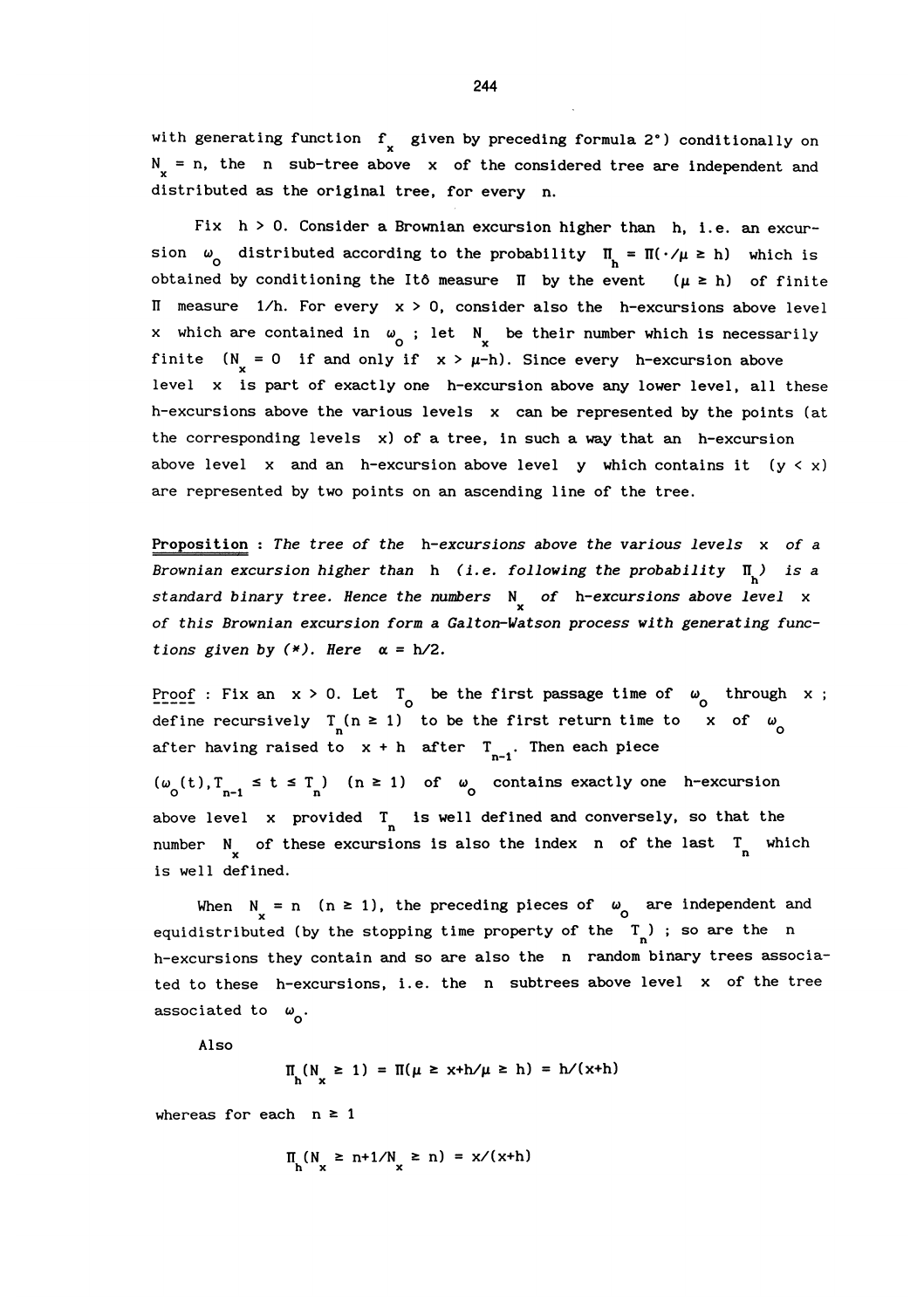since the first member reduces to the probability that a Brownian motion started at x reaches x+h before 0. An easy computation then shows that  $f_x(u) = E(u^x)$  is indeed given by (\*) with  $\alpha = h/2$ .

We have thus proved that under  $\Pi_k$  the tree of h-excursions of  $\omega_{\Omega}$  has the characteristic property of the standard binary tree of parameter  $h/2$ .  $\square$ 

The relations between h-excursions and h-extrema are easily described. If T is the time of an h-maximum for a Brownian excursion  $\omega_{0}$  higher that h, this excursion performs around T an h-excursion above level  $\omega_{\alpha}(T)-h$  of height exactly equal to h which thus corresponds to a tip of the tree of h-excursions of  $\omega_{\alpha}$ . Conversely to any such tip corresponds an h-excursion of height exactly equal to h whose maximum is an h-maximum of  $\omega_{\alpha}$ . Thus h-maxima of the Brownian excursion  $\omega$  correspond to the tips of the tree of h-subexcursions of  $\omega_0$ , moreover  $\omega_0(T) = x+h$  if  $\omega_0(T)$  is the value of  $\omega_{\rho}$  at such a maximum and x is the level of the corresponding tip.

Consider next a branching point of this tree and let x be its level in the tree. It corresponds to h-excursions above level  $x-c$  ( $c > 0$  sufficiently small) which split into two h-excursions above level x due to the presence of an h-minimum of  $\omega_{0}$  at level x which separates these two h-excursions (hence such branching point should be regarded as two points, the two roots of two subtrees above x). Notice here that two h-minima cannot have the same level, so that branching points are indeed binary branching points. Conversely any h-minimum of  $\omega_{0}$  (if any) generates a branching point of the tree. Hence the  $h$ -minima of the Brownian excursion  $\omega_{\rho}$  correspond to the branching points, if any, of the tree of the h-subexcursions of  $\omega_{0}$ , the values of the h-minima being equal to the levels in the tree of the corresponding branching points.

Some simple results follow from these identifications :

a) The probabilities  $p_n$  (n  $\geq$  1) that the standard binary tree has n tips (or 2n-l branches, or n-1 branching points) have the familiar generating m function  $\tilde{p}(z) = \sum_{n=1}^{\infty} p_n z^n$  given by  $\tilde{p}(z) = 1 - \sqrt{1-z}$  since by the branching mechanism  $\tilde{p}(z) = [z + \tilde{p}(z)^{2}]/2$ . Hence

$$
p_n = \binom{2n}{n} \ / \ (2n-1)2^{2n} \qquad (n \ge 1)
$$

and this is also the probability that a Brownian excursion higher than h (i.e. of law  $\Pi_{\mu}$ ) has n h-maxima and n-1 interlaced h-minima.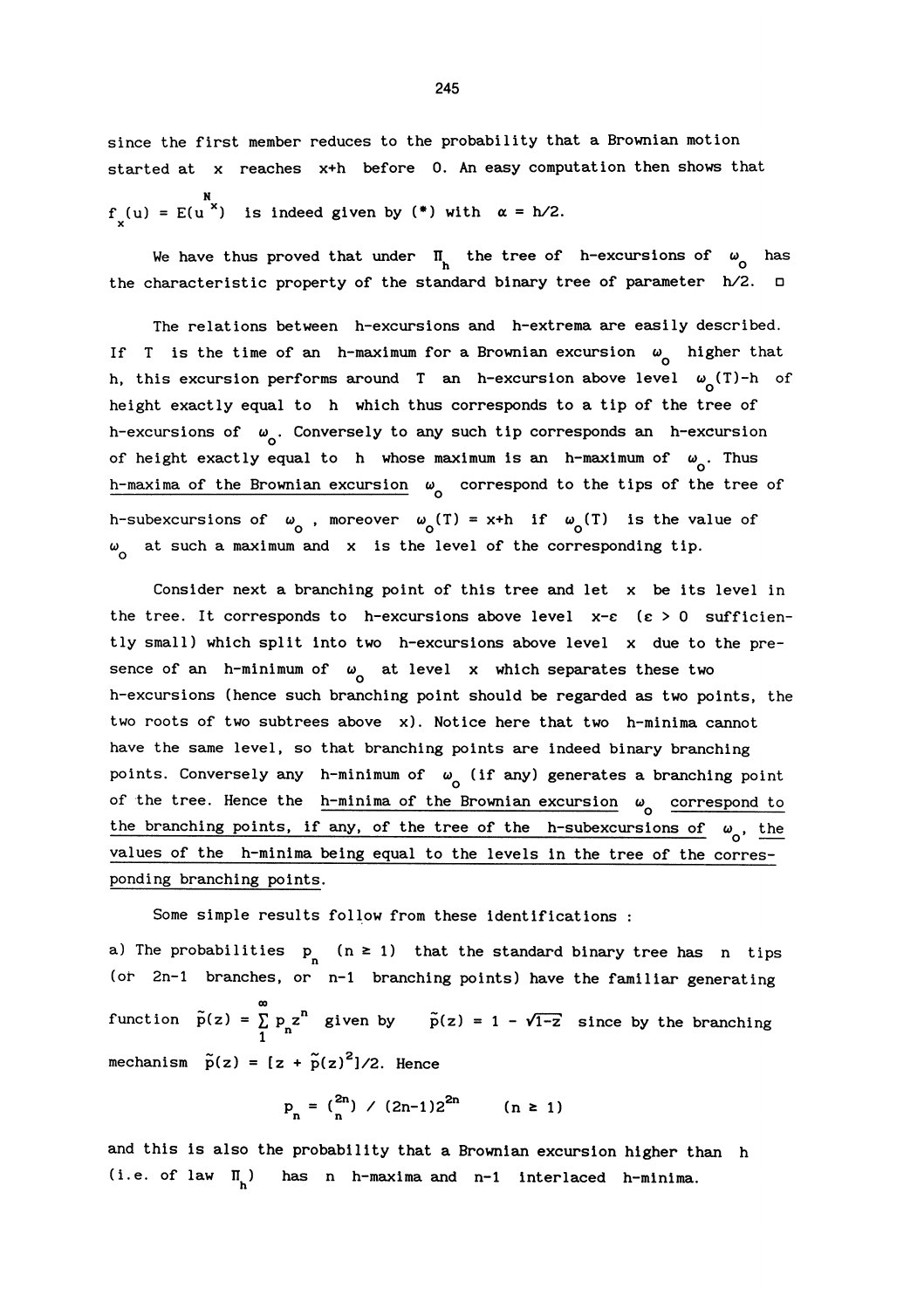Similarly it is easily proved that for  $0 < h' \le h$ , the number of h'-maxima of a Brownian excursion higher than h is distributed as the number of tips of a standard binary tree with  $\alpha = h'/2$  conditioned to be higher than (h-h').

b) Let

$$
X_1
$$
 +h,  $X_1 - Y_1$ ,  $X_1 - Y_1 + X_2 + h$ ,...  $\sum_{1}^{n-1} (X_1 - Y_1) + X_n + h$ 

be the value of the 2n-1 successive h-extrema of a Brownian excursion  $\omega_{\alpha}$ higher than h. Proposition 1 then implies that the random variables  $X_1, Y_1, X_2, \ldots$  are independent and exponentially distributed with mean h, the random integer n being also the first integer for which  $\sum_{1}^{h} (X_i - Y_i) \le 0$ . but

$$
X_1, X_1 - Y_1, X_1 - Y_2 + X_2, \ldots \sum_{1}^{n-1} (X_i - Y_i) + X_n
$$

are also the levels of the successive tips and intercalated branching points of the tree of the h-subexcursions of  $\omega_{0}$ ; hence the properties of  $X_1, Y_1, \ldots$ and n are also familiar properties of the standard binary tree.